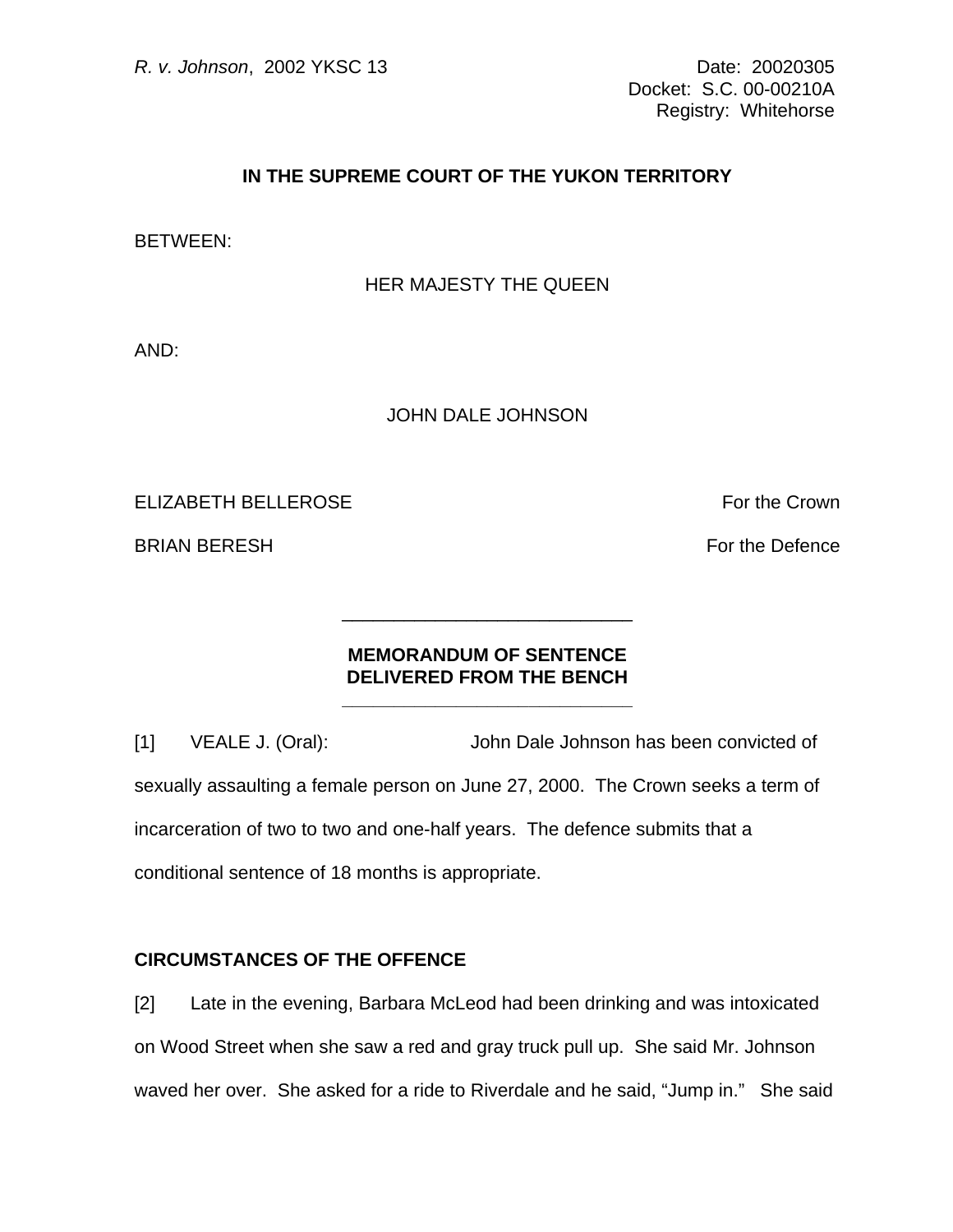that he drove to Third Avenue and went along Third Avenue until he drove down to Second Avenue. Mr. Johnson asked her when was the last time she gave a blow job to a man or men. She became nervous and thought she would jump out at a stoplight, but the traffic lights were green.

[3] He drove across the Riverdale bridge and turned left onto the Hospital Road. She said to Mr. Johnson that she thought he was supposed to be driving her home. He turned left onto Long Lake Road and asked her when was the last time she had sex with a man. She said, "Last night." She said he got angry during this exchange and drove past some houses and started to speed. He drove to a secluded area past the power line poles and parked the truck. She took a sip of her beer and looked out the passenger window.

[4] The next thing she saw was Mr. Johnson with his pants down and penis erect on her side of the truck. He put her hand on his penis, hit her with an open hand, and forced her head down on his penis. She said he wanted her to give him a blow job. She said he slapped her on the left forehead until she put his penis all the way into her mouth. She said she didn't want to do it, but he forced her and slapped her until she did it right. She said she did it four times during the incident. She testified that between the second and third time she was sick and left the truck to urinate. She said he squatted in front of her to watch her urinate and tried to stick his penis in her mouth. He asked her if she wanted to do it outside or inside the truck. She said he asked her if she liked it in her mouth or the other way. She said she was afraid of being raped so she said, "We might as well finish this way." She got back into the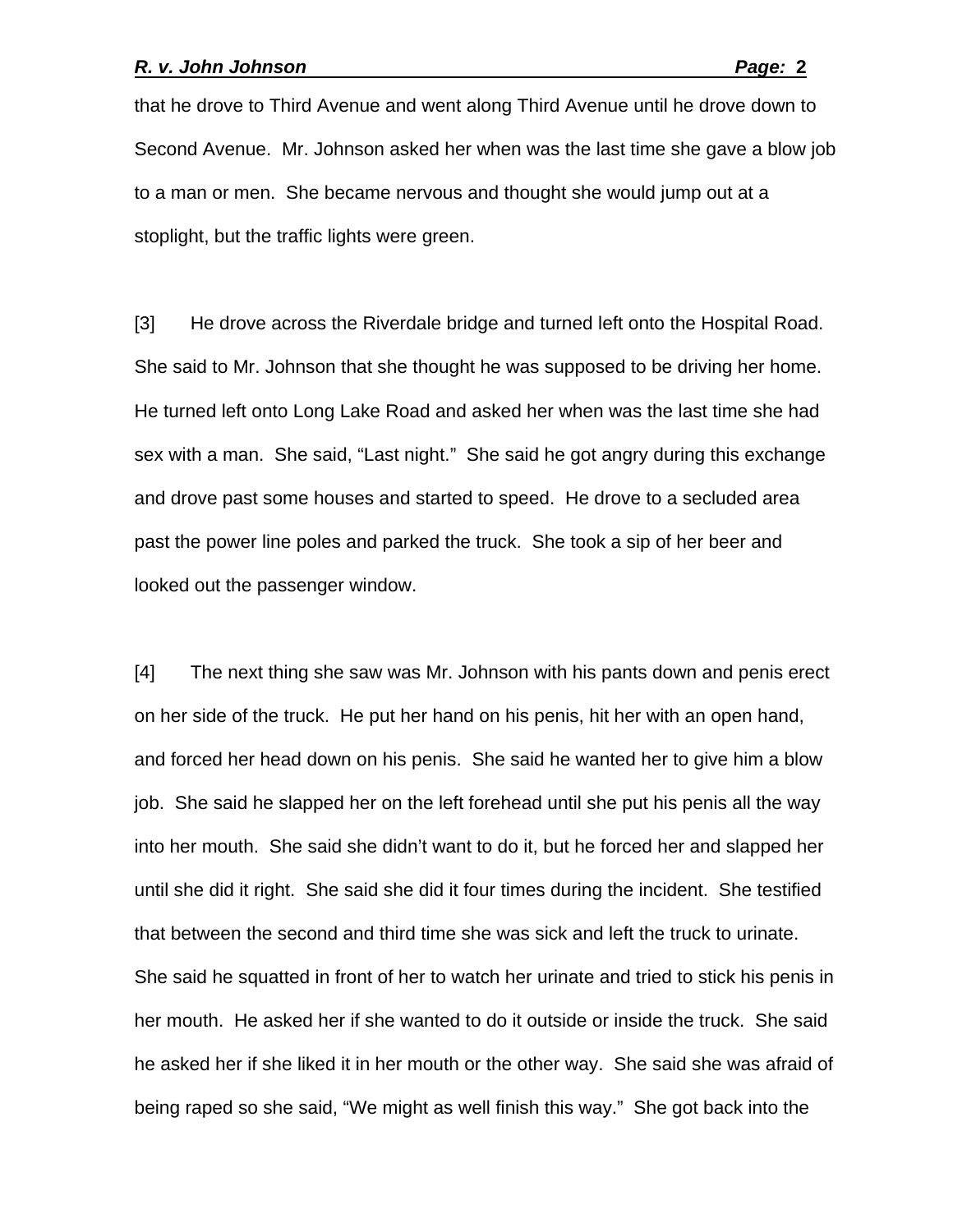truck and drank some beer. He was in the same position and she was forced to give him a third and fourth blow job. He asked her if she liked it and when she didn't answer, he slapped her.

[5] I am satisfied beyond a reasonable doubt that these are the facts of this offence.

### **VICTIM IMPACT**

[6] The victim says that she was recovering from a previous head injury at the time of the incident. As a result of being slapped on the head in this sexual assault, she has had headaches and loss of memory.

[7] She has experienced nightmares and loss of sleep. She has feared for the safety of her daughter and sent her out of the territory. The victim no longer feels safe walking downtown in the day or night. She has suffered emotionally and been physically sick from the sexual assault.

#### **THE OFFENDER**

[8] John Dale Johnson is a 51-year-old male Caucasian. He has lived in the Whitehorse area since he was 21 years old. He has no related criminal convictions. He was released on his own recognizance on June 27, 2000. Upon conviction on November 3, 2001, he was placed on more severe conditions amounting to house arrest on November 6, 2001 and remains on those conditions to this date.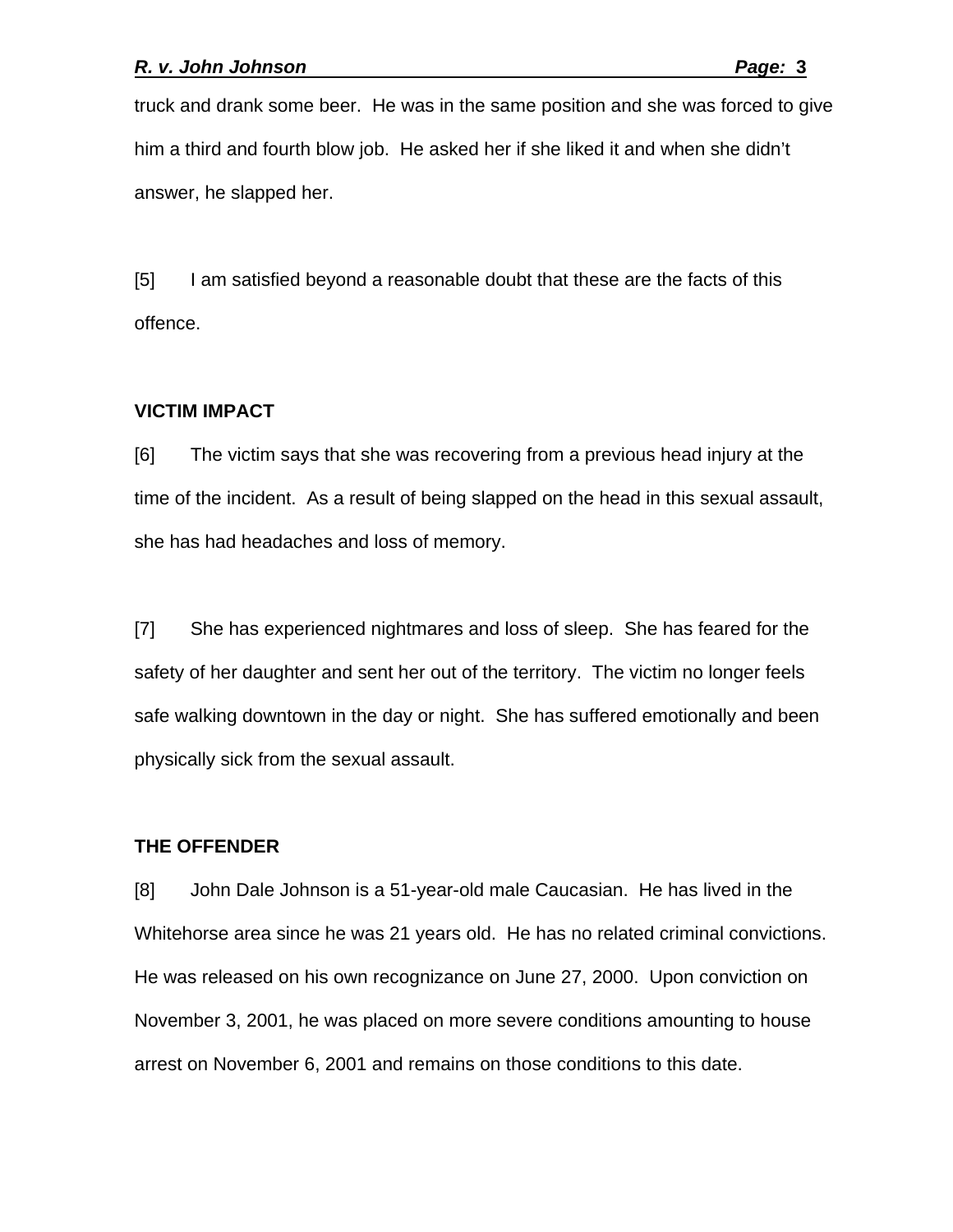[9] The delay in sentencing has occurred because I ordered a psychological assessment. However, Mr. Johnson obtained new counsel after conviction. Mr. Johnson did not participate in the psychological assessment as he intends to appeal his conviction and wishes to exercise his right to remain silent.

[10] Mr. Johnson lives with his spouse of 11 years. He completed a grade 12 education and has a number of post-secondary courses and training. His employment history has been steady up until 2000 when the mining industry went into a slump.

[11] He stopped drinking since 1983. He has used marijuana and cocaine, but has been drug-free, although he has had relapses in 2000 and 2001. There is no evidence that drugs or alcohol were factors in this sexual assault. He has filed 16 letters of good character, indicating that he has a support network. He has been supported throughout the court procedures by his spouse, both in the social and financial sense.

[12] He suffered a stroke in May of 2001, but it has not affected his functioning from my observation. No medical evidence was filed.

[13] On the Static 99 test, administered by the probation officer, he scored in the low range, meaning that he is a low risk to re-offend.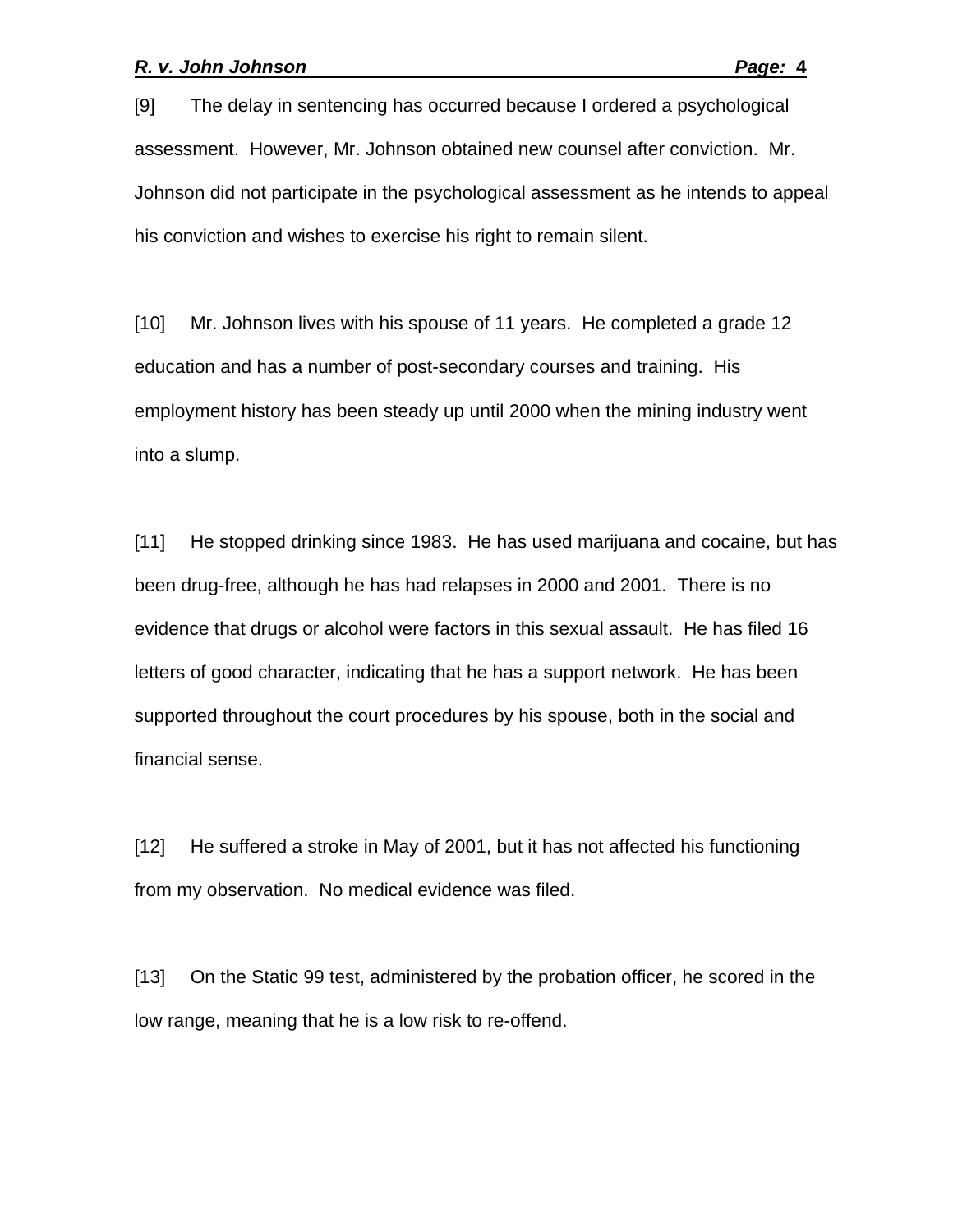# **AGGRAVATING FACTORS**

[14] The aggravating factors of the sexual assault are that he forced oral sex four times on the victim during a period of confinement. He slapped her several times with an open hand to force compliance. His victim has been severely traumatized.

# **MITIGATING FACTORS**

[15] Mr. Johnson does not have any related record so he comes before the court as a first offender. He has met and complied with his bail conditions post charge and conviction. He has a good work record, family support and has cooperated with the police.

# **DISCUSSION**

[16] The defence submits that this is an appropriate case for a conditional sentence. To do so, three conditions must be satisfied:

- 1. That the appropriate sentence of imprisonment is less than two years;
- 2. That the safety of the community would not be endangered;
- 3. That serving the sentence conditionally would be consistent with the fundamental purposes and principles of sentencing as set out in s. 718 to 718.2 of the *Criminal Code*, RS 1985, c. C-46.
- [17] Crown counsel submits that a range of two to two-and-one-half years is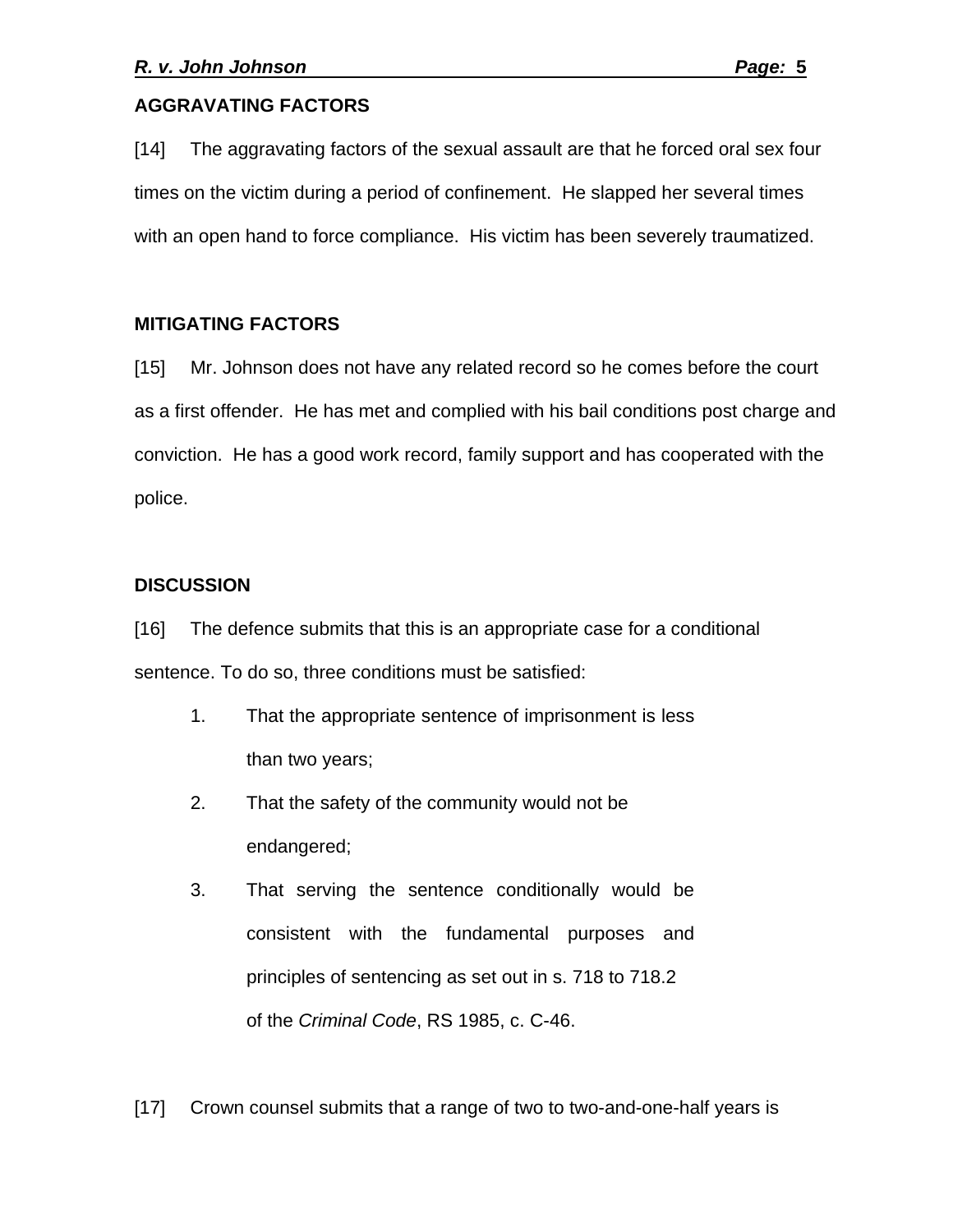appropriate. This is a change from a previous suggestion by the Crown that she was not seeking penitentiary time. The defence suggests one to two years is appropriate. I am of the view that this is a very serious sexual offence and that 22 months would be the appropriate time of imprisonment.

[18] It appears that the safety of the community is not endangered, as this has

been an isolated incident and Mr. Johnson has complied with his bail conditions.

[19] However, I have difficulty with the third condition, which requires that a

conditional sentence would be consistent with the fundamental purpose and

principles of sentencing set out in s. 718 to 718.2 of the *Criminal Code*. In *R. v. Wells*,

[2000] 1 S.C.R. 207, Iacobucci J. stated at paragraph 40:

However, the scope of s. 718.2(e), as it applies to all offenders, restricts the adoption of alternatives to incarceration to those sanctions that are "reasonable in the circumstances". Again, as was expressly stated in *Gladue*, the Court in no way intended to suggest that as a general rule, the greatest weight is to be given to principles of restorative justice, and less weight accorded to goals such as denunciation and deterrence. Indeed, such a general rule would contradict the individual or case-by-case nature of the sentencing process, which proceeds on the basis of inquiring whether, given the particular facts of the offence, the offender, the victim and the community, the sentence is fit in the circumstances.

[20] Because the offender is exercising his right to silence, I am unable to address the restorative and rehabilitative aspects of sentencing in any depth. However, I am of the view that denunciation and deterrence would not be met by a conditional sentence in these circumstances. In this case, Mr. Johnson took advantage of a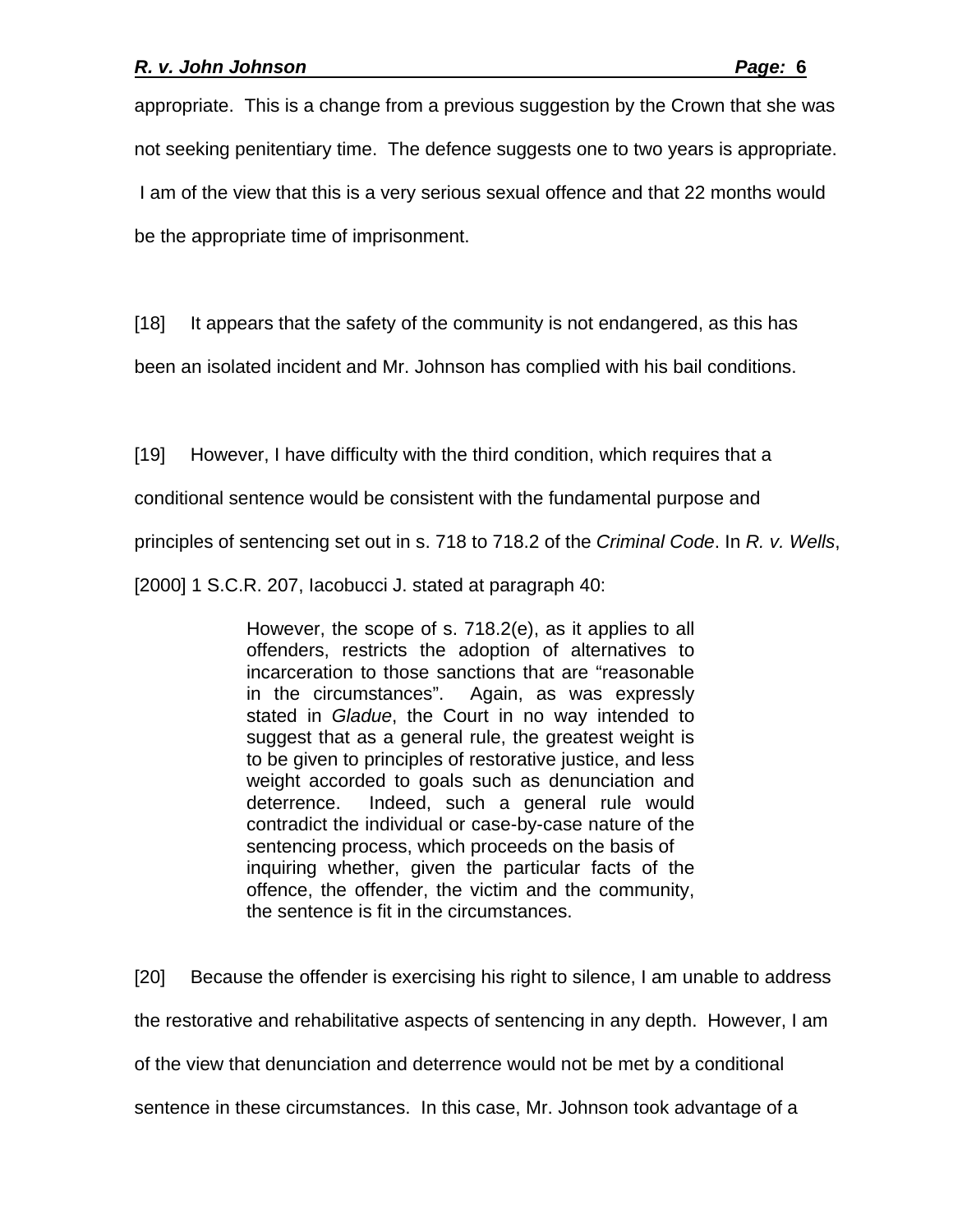vulnerable woman who was intoxicated and requesting a ride home. The offence involved violence, aspects of confinement and repeated sexual assaults. It was a brutal offence and must be answered by adequate deterrence and denunciation.

[21] Taking all these factors into consideration, I sentence you to 22 months of imprisonment. I have taken into consideration your post conviction bail restrictions.

[22] When your sentence is completed you will be subject to a probation order of two years on the following conditions. One, to keep the peace and be of good behaviour and appear before the Court when required to do so by the Court. Two, to notify your probation officer in advance of any change of name or address, and promptly notify your probation officer of any change of employment or occupation. Three, to remain within the jurisdiction of the Court, unless written permission to go outside that jurisdiction is obtained from the Court or the probation officer. Four, to abstain absolutely from the possession, consumption or purchase of alcohol and nonprescribed drugs, and to submit to a breathalyzer, urinalysis, and bodily fluids or blood test upon demand by a peace officer or probation officer who has reason to believe that you have failed to comply with this condition. Five, that you have no contact, directly or indirectly, with Barbara McLeod or her children. Six, that you not attend within 100 metres of the residence of Barbara McLeod, located at 3 Donjek Road in the city of Whitehorse. Seven, that you make reasonable efforts to find and maintain suitable employment and provide the probation officer with all necessary details concerning your efforts.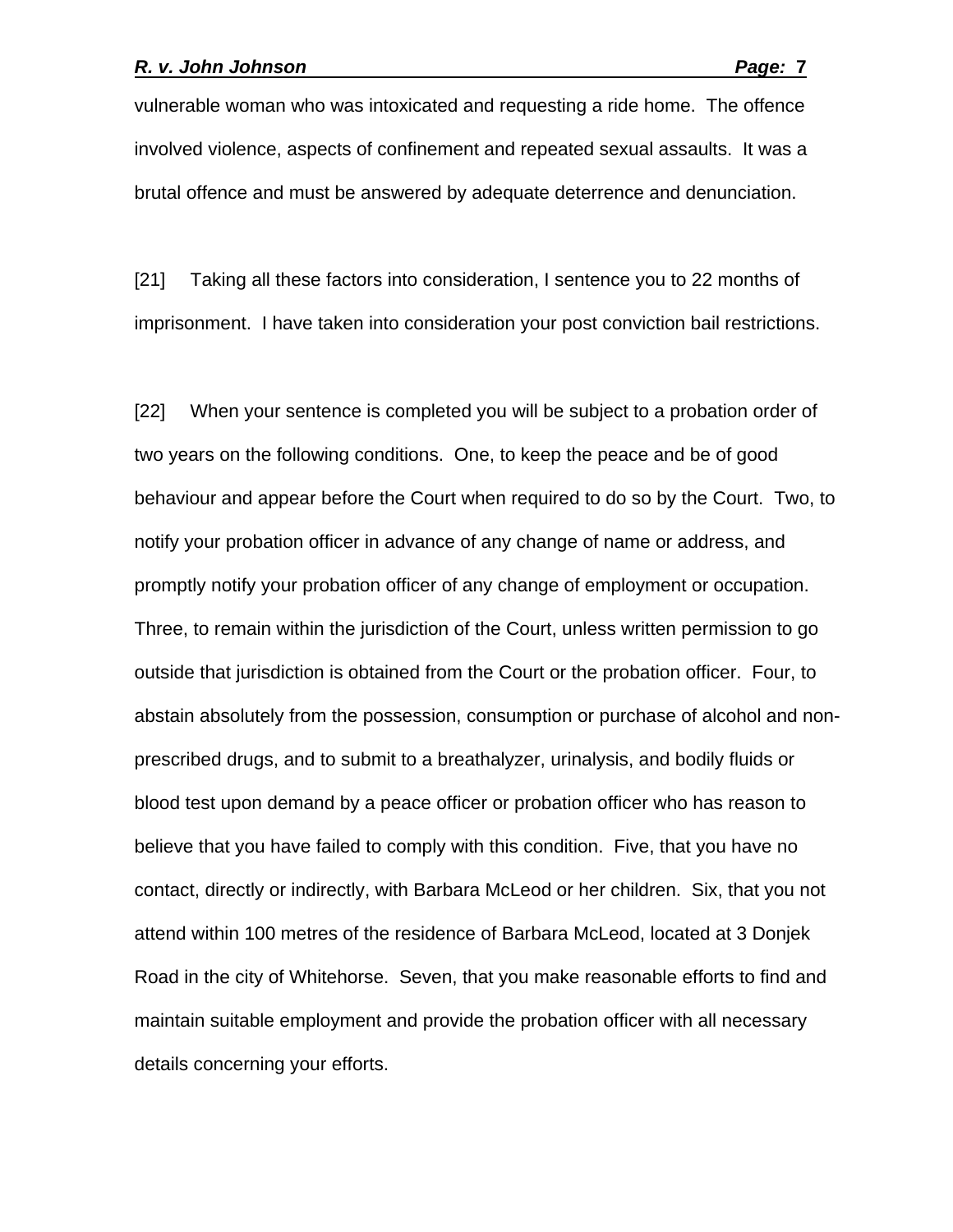[23] Pursuant to s. 109(1)(a) of the *Criminal Code,* I order that Mr. Johnson be prohibited from possessing any firearm, crossbow, restricted weapon, ammunition and explosive substance for 10 years and any prohibited firearm, restricted firearm, prohibited weapon, prohibited device or prohibited ammunition for life.

[24] I further order that pursuant to s. 487.051, that a number of samples of bodily substance that are reasonably required for forensic DNA analysis be taken from John Dale Johnson. I have signed the order in Form 5.03 on the file.

[25] There shall be a victim surcharge payable in the amount of \$100. Anything further, counsel?

| [26]   | MR. BERESH: | Nothing. Thank you.                         |
|--------|-------------|---------------------------------------------|
| $[27]$ | THE CLERK:  | My Lord, the time to pay the surcharge is?  |
| $[28]$ | THE COURT:  | I did not indicate a time.                  |
| $[29]$ | MR. BERESH: | No time requested.                          |
| $[30]$ | THE COURT:  | Forthwith.                                  |
| $[31]$ | MR. BERESH: | Forthwith. Default should be fixed, though. |